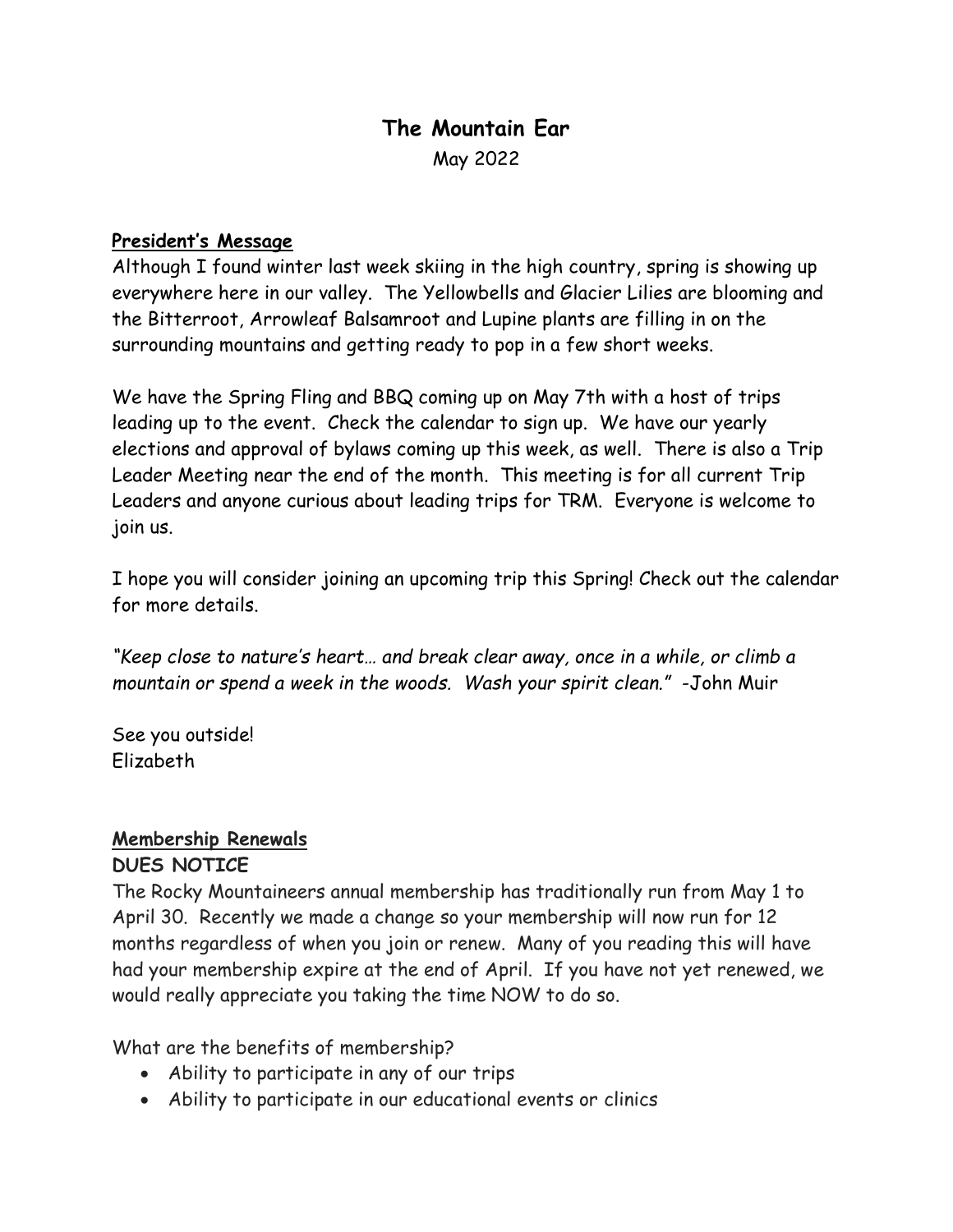- Free use of our winter cabin on Little St. Joe
- Social events
- Attend the Glacier Classic
- Monthly Newsletter

• Be a part of a group of like-minded outdoor recreation enthusiasts! Annual dues:

- \$30 Individual
- $\bullet$  \$45 Family
- \$20 Student/Youth (under 23 years old)

NEW- How to renew: Go to [rockymountaineers.com](https://rockymountaineers.com/) and click on the "Join here or sign in" button. Choose the appropriate membership, and click on "add to cart" or "select options". If you are not already logged in, click on the "Returning customer? Click here to login" link, and login. Add your billing details and credit card information, and check out. Make sure that your cart includes only one membership.

If you are signing up for a family membership, you will be asked for a team name. Enter a team name---you might use your last name. When you are logged in, you will see a "Teams" tab. Here you can invite additional family members to join your team with their own e-mail. They will be able to login to the website and will have member privileges and receive e-mail from the club.

## **Spring Fling and BBQ**

On SATURDAY, MAY 7<sup>th</sup>, we will have our Annual Spring BBQ. This will be held in conjunction with a day of activities! Please mark this on your calendar and consider attending!! Here is the plan:

- Several trips to choose from during the day:
	- MT. DEAN STONE (Hike)
	- PETTY MOUNTAIN (Hike)
	- LOLO PEAK (Bike/Hike/Ski)
	- GASH POINT (BC Ski/Snowshoe)
- 6:00pm- BBQ in Missoula @ Ft. Missoula's Meadowlark Shelter. Food, Beer and Drinks!
- Raffle Prizes! (Climbing Gear and TRM Swag)
- Lawn Games!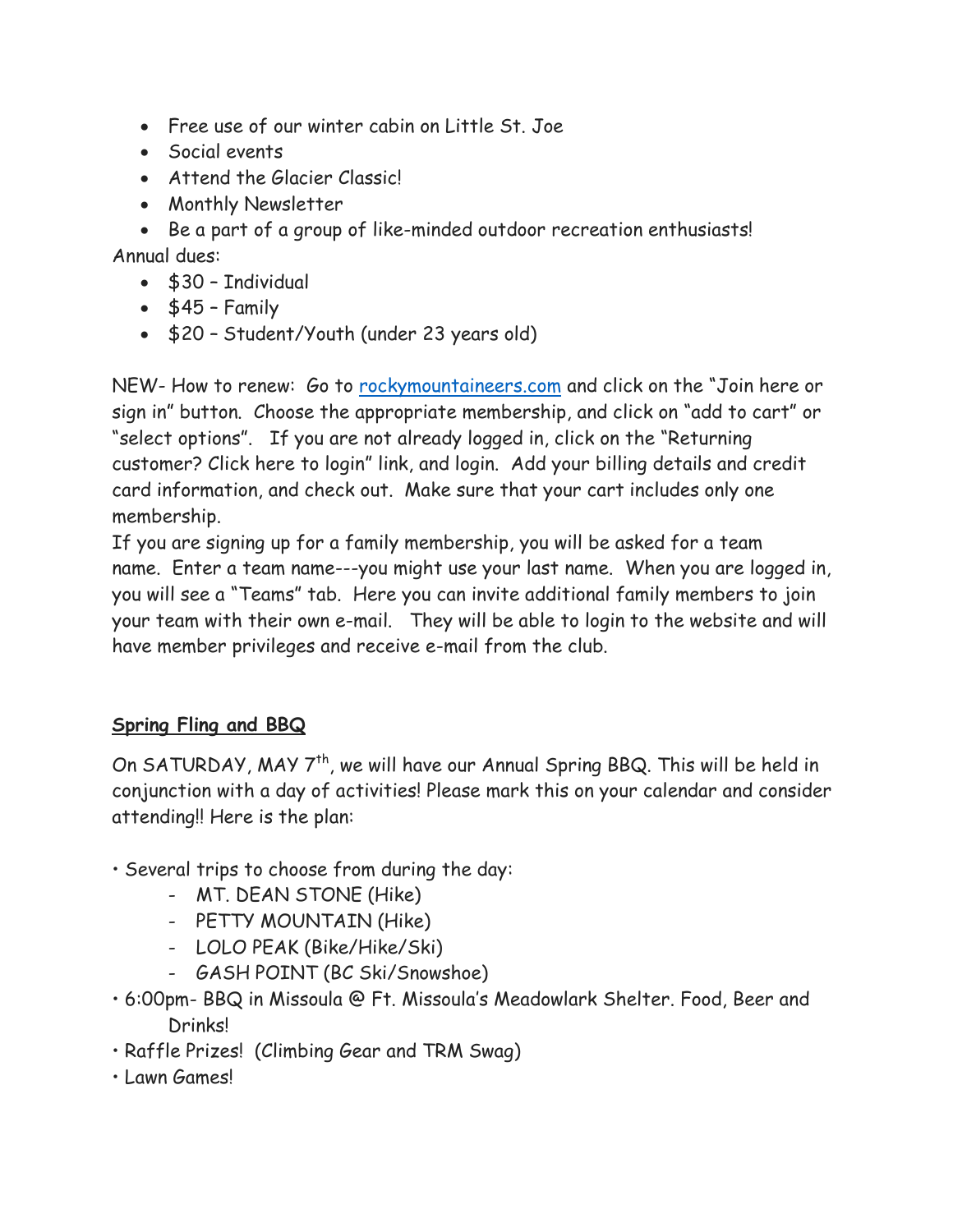To help cover our food costs and the shelter rental, we would like to ask all attendees to contribute \$5.00 this year (kids are free). You will get one free raffle ticket for your contribution. (More tickets can be purchased as well)

The Meadowlark Shelter is at the Fort Missoula Regional Park at 2920 South Avenue West. This is just past the Community Medical Center parking lot on the other side of a parking lot south of South Avenue. See Meadowlark Shelter.

We REALLY want you to attend this event! Hope to see ALL of you there! MEMBERSHIP IS REQUIRED TO ATTEND (members can bring guests though). Also, an RSVP is requested. Email: Forest Dean- [mtnear1@gmail.com](mailto:mtnear1@gmail.com)

#### **Trip Leaders WANTED**

Do you have experience leading trips into the backcountry. Or, perhaps you don't, but would like to start doing so? Trip leadership can be a very rewarding experience. It can also provide you with partners to go and do things you would otherwise maybe be doing solo. Either way, if you are interested, WE WANT YOU. One of our greatest challenges with this club is always coming up with enough trips for our membership (note the lack of trips listed above…). We need folks willing and capable of leading these adventures. Interested? Please consider attending our Trip Leader Meeting on May 24<sup>th</sup>. Contact Forest for more details: [mtnear1@gmail.com](mailto:mtnear1@gmail.com)

**Upcoming Trips and Activities** Hike- **Calf Creek Wildlife Area-** Sun, May 1 Various Trips- **Spring Fling and Club BBQ-** Sat, May 7 Snow Climb- **Peak 8632' (Missions)-** Sun, May 15 Hike- **Woody Mountain –** Sun, May 15 Run/Hike- **Black Mountain-** Sun, May 22 Alpine Climb- **Blackfoot Mtn/Mt. Logan (Glacier)-** Sat-Mon, May 28-30 Hike- **Lewis and Clark Pass-** Sat, May 28 Various Trips- **18th Annual Kercher Glacier Classic-** Thu-Sun, Aug 18-21

*Please visit our website for all the details on these trips!! [www.rockymountaineers.com](http://www.rockymountaineers.com/)*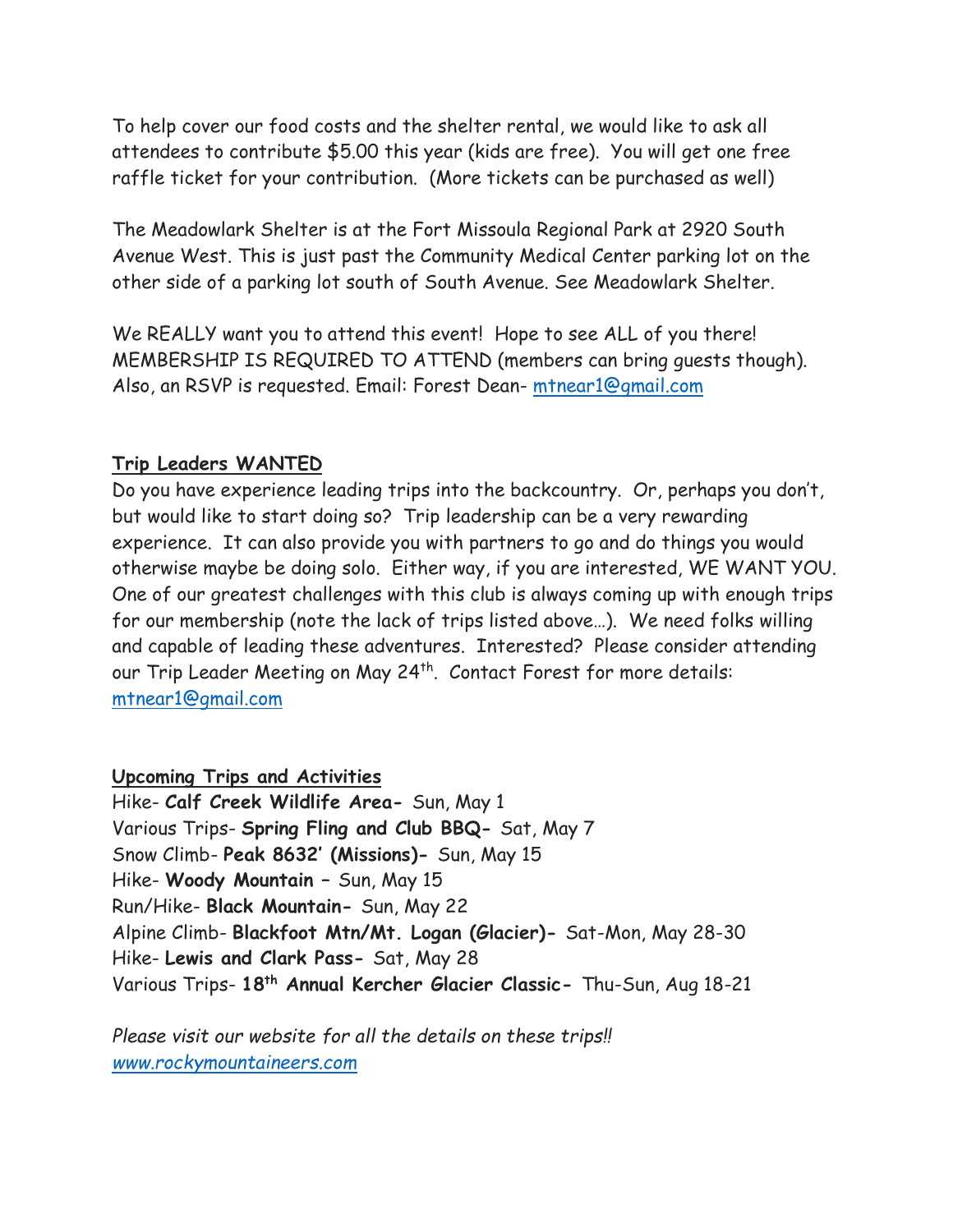## **Board of Director Elections**

It is once again time for our Club to elect its officers. All of our current officers are eligible for another year in their same position. We have nominated these same four individuals and they have all accepted their nomination for a second one year term. We did not have any other nominations.

Our bylaws require the membership to vote to approve these candidates. In the next few days, if you are a current member, you will be receiving an online ballot asking you to vote yes or no for these candidates. Please take a moment to respond- we appreciate it.

## *Officer Candidate Biographies*

## **Elizabeth Moore – President**

Hi there. I'm Elizabeth Moore. When I joined the Rocky Mountaineers in 2017, after years of solo adventure and training for multi sport races, I quickly realized I had found my community. I was born in Northern Maine to parents who prioritized time with their family in the outdoors. After college graduation, with about \$300 in my pocket, a friend and I set out on a roadtrip slated to last a month, but ended up being a lifetime, because I fell in love with the mountains.

I am impressed with The Rocky Mountaineers' long rich 60+ year history in Missoula and I'm excited about our future. I've enjoyed 4orking on the board this past year and I'd like to continue our work transitioning into a 501c3 non profit and the exciting things that means for us into the future. I'd like to help in any way I can to see our membership continue to grow, offer benefits to trip leaders and members and continue to be a place to mentor and encourage skills for safety and leadership in all sorts of mountain sports.

Thank you for considering me for President.

## **Casey Lammers – Vice President**

Hello, I am Casey Lammers. I am a native Montanan. I grew up on a large ranch in central Montana. I spent my childhood running around the prairies and foothills of the Rocky Mountain Front. I had always dreamed of big adventures high in the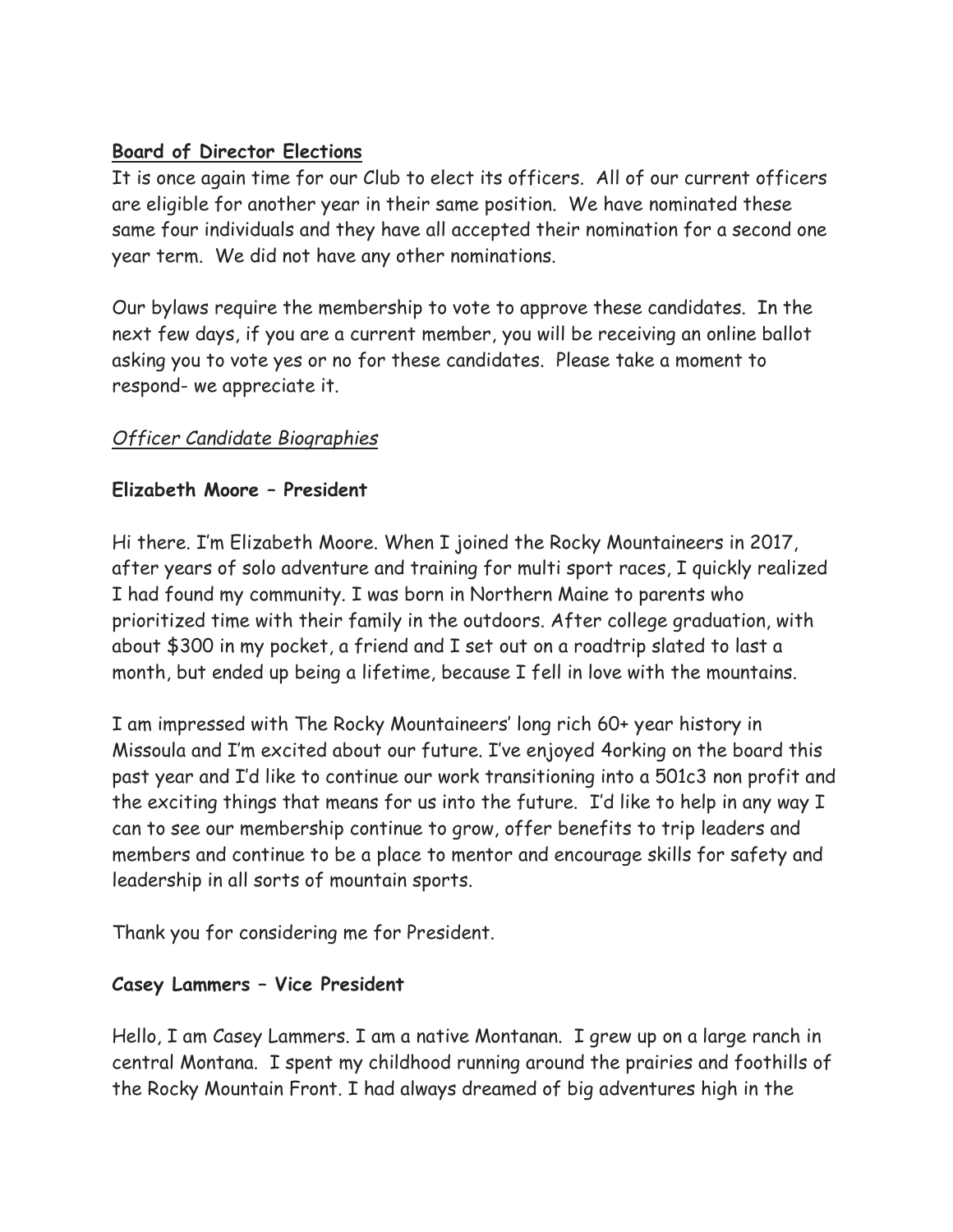peaks to the west. My dreams came true in 2014 when I moved to the Mission Valley. I quickly started exploring the wonders of the Mission Mountain wilderness with my adventures becoming bigger and bigger. I joined The Rocky Mountaineers in the spring of 2019 and quickly found a family of mountain adventurers.

I am honored to be a part of the close camaraderie we all share in The Rocky Mountaineers. I feel privileged to be considered for a leadership role in this fine group and look forward to helping maintain and grow our memberships and activities.

Thanks for your consideration.

### **Chris Soriano – Treasurer**

Hi TRM members. I'm Chris Soriano and I am excited to again put my name forward to be Treasurer of the The Rocky Mountaineers. Getting outside has always been a part of my life and as a TRM member I have been inspired by the enthusiasm of members to get outside and share their knowledge and passion for exploration with each other.

After participating in TRM activities for a few years I now enjoy playing a more active role in the organization as Treasurer and I look forward to continuing to support the organization as it grows and builds on its long rich history.

## **Tom Statz – Secretary**

Greetings. I'm Tom Statz. When I moved to Missoula I joined The Rocky Mountaineers looking for friendly, welcoming people who enjoy the outdoors as much as I do. TRM exceeded my expectations.

I grew up with the 'adventure' bug but didn't know it until later in life. I discovered organized adventure when I was an undergrad at the University of Wisconsin, Madison. I joined the student outdoor club, The Hoofers, and quickly became an active member. First going on then leading trips. In San Diego I was a Leader in both California Camping and Hiking and Take a Hike Meetup groups. In those groups I led multiple long backpacking and canoeing trips along with numerous day trips.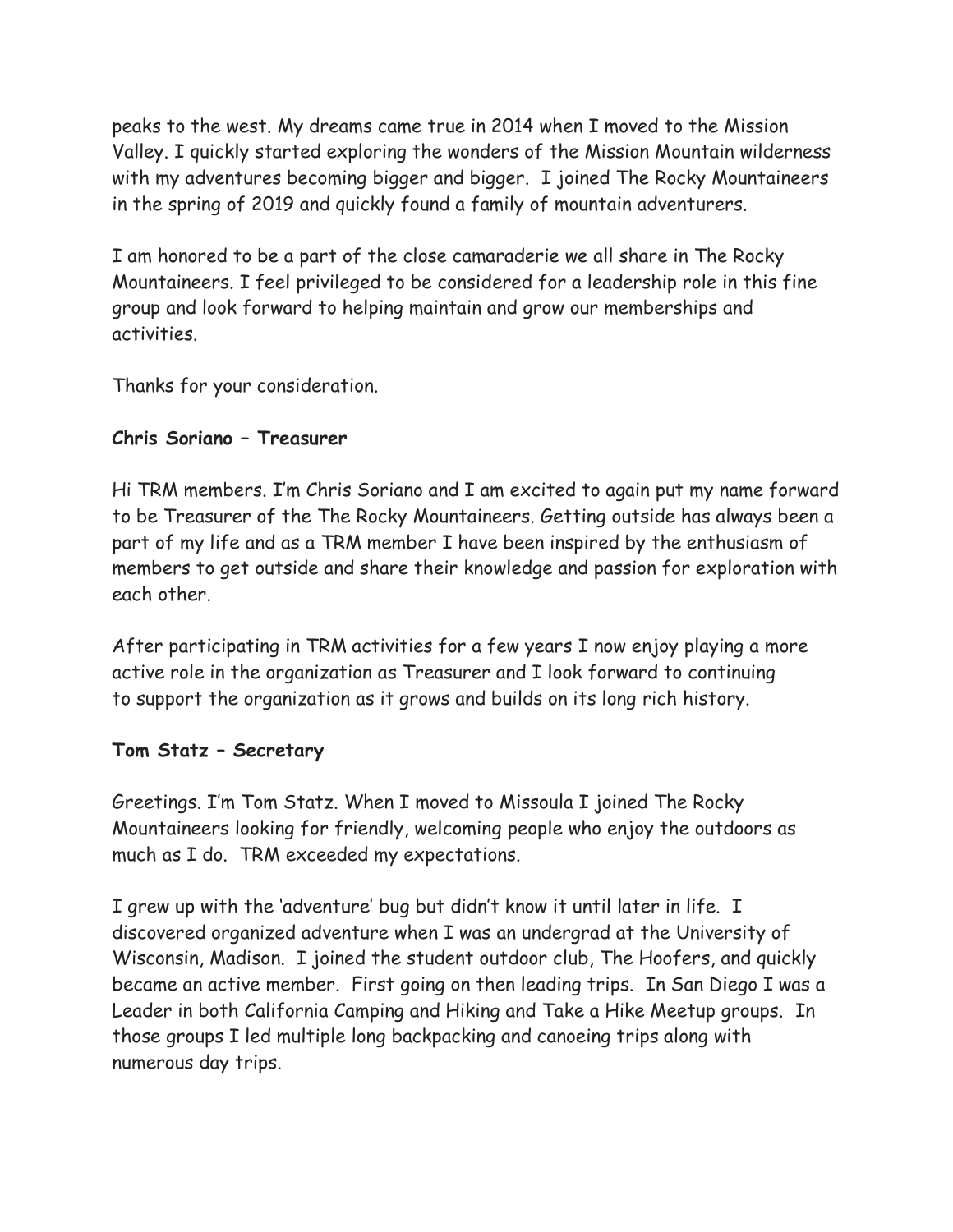I'm impressed with The Rocky Mountaineers and their commitment to the group members, the community as a whole, and the environment. I would like to continue to help The Rocky Mountaineers to grow, serve its members old and new and continue to respect the outdoors we are so privileged to have here in Missoula. I also look forward to adding more adventures to the TRM calendar.

#### **Notice of Annual Meeting**

We will be holding our final quarterly business meeting of the year next Tuesday, May  $10<sup>th</sup>$ . This is considered our "Annual Meeting" as we will certify election results and begin our next business year. All members are welcome- and very encouraged- to attend. Location: Big Sky Brewing Company, second floor conference room. Please attend and help with the direction of YOUR club!

### **TRM Merchandise**

We have merchandise for sale and available for purchase at our presentations, quarterly business meetings, the Spring picnic, etc. Please contact Elizabeth Moore if you'd like to purchase something for a local pickup.









**Beanie \$25 Pint Glass \$10 Keychain \$5**





**T-Shirt \$20 Baseball Cap \$20 Buff \$10**